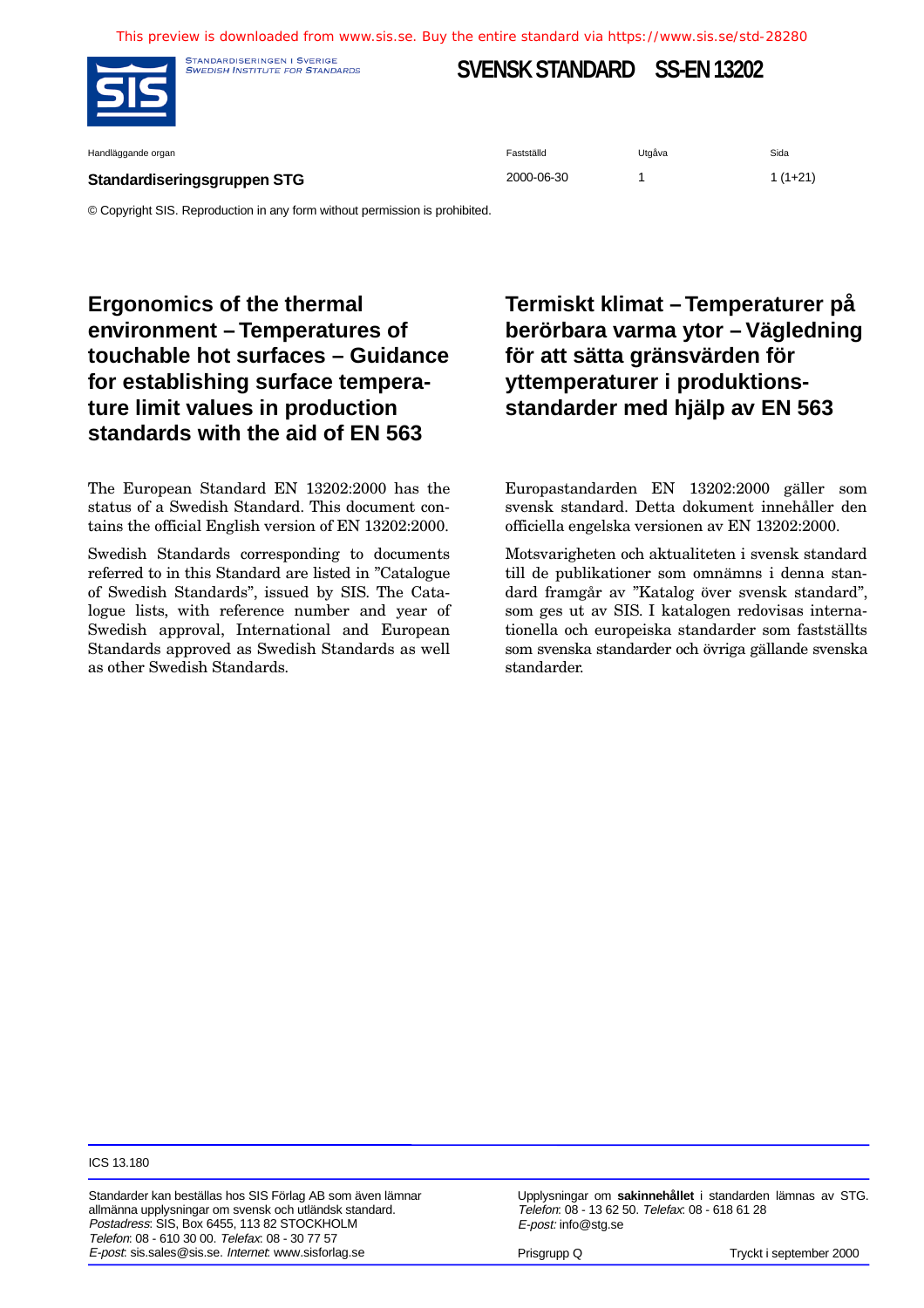This preview is downloaded from www.sis.se. Buy the entire standard via https://www.sis.se/std-28280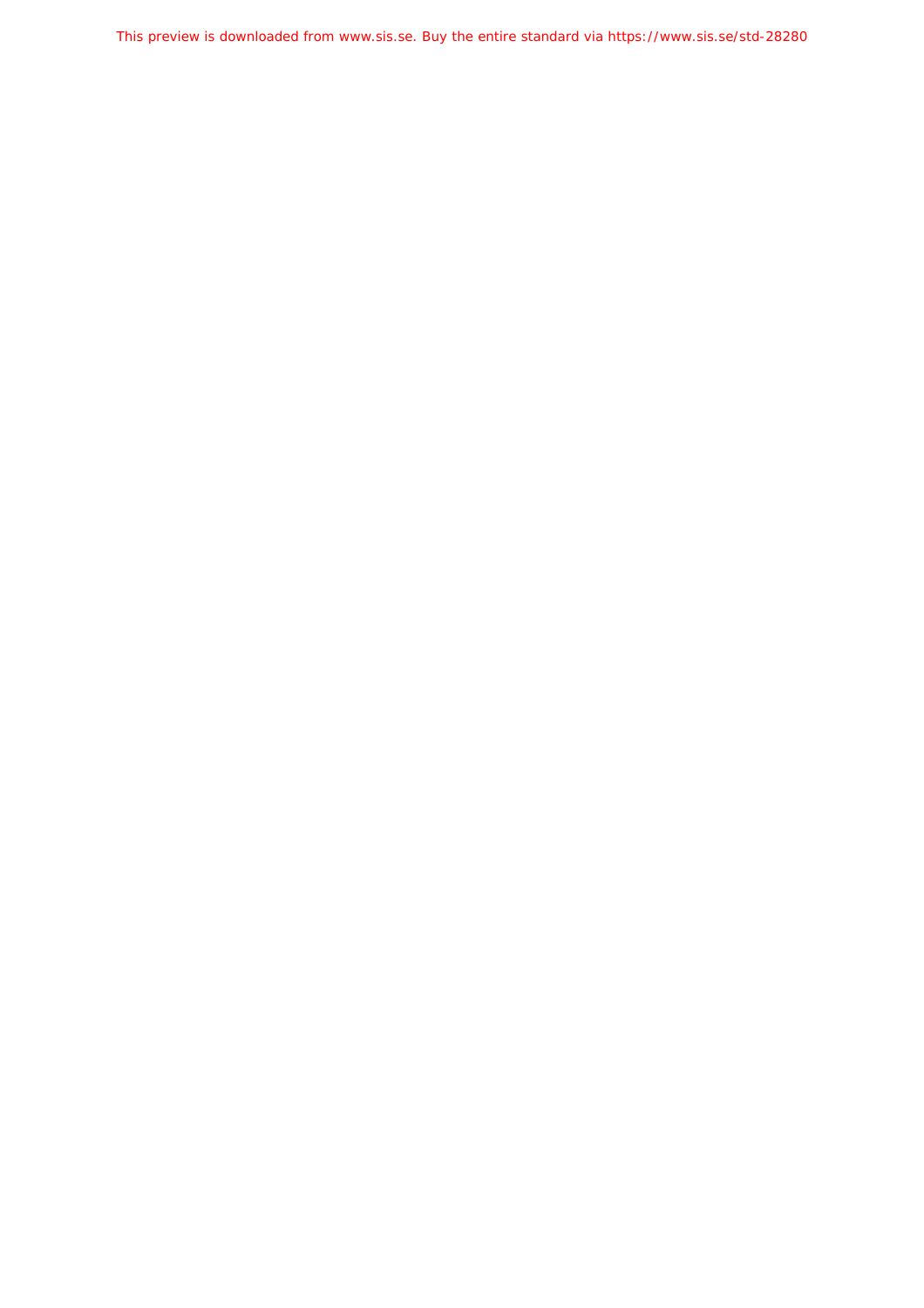# EUROPEAN STANDARD NORME EUROPÉENNE EUROPÄISCHE NORM

# **EN 13202**

May 2000

ICS 13.180

English version

## Ergonomics of the thermal environment - Temperatures of touchable hot surfaces - Guidance for establishing surface temperature limit values in production standards with the aid of EN 563

Ergonomie des environnements thermiques - Températures des surfaces tangibles chaudes - Lignes directrices pour la fixation de valeurs limites de température de surface dans les normes de produit à l'aide de l'EN 563

Ergonomie der thermischen Umwelt - Temperaturen berührbarer heißer Oberflächen - Leitfaden zur Festlegung der Temperaturgrenzwerte von Oberflächen in Produktnormen unter Anwendung von EN 563

This European Standard was approved by CEN on 9 April 2000.

CEN members are bound to comply with the CEN/CENELEC Internal Regulations which stipulate the conditions for giving this European Standard the status of a national standard without any alteration. Up-to-date lists and bibliographical references concerning such national standards may be obtained on application to the Central Secretariat or to any CEN member.

This European Standard exists in three official versions (English, French, German). A version in any other language made by translation under the responsibility of a CEN member into its own language and notified to the Central Secretariat has the same status as the official versions.

CEN members are the national standards bodies of Austria, Belgium, Czech Republic, Denmark, Finland, France, Germany, Greece, Iceland, Ireland, Italy, Luxembourg, Netherlands, Norway, Portugal, Spain, Sweden, Switzerland and United Kingdom.



EUROPEAN COMMITTEE FOR STANDARDIZATION COMITÉ EUROPÉEN DE NORMALISATION EUROPÄISCHES KOMITEE FÜR NORMUNG

**Central Secretariat: rue de Stassart, 36 B-1050 Brussels**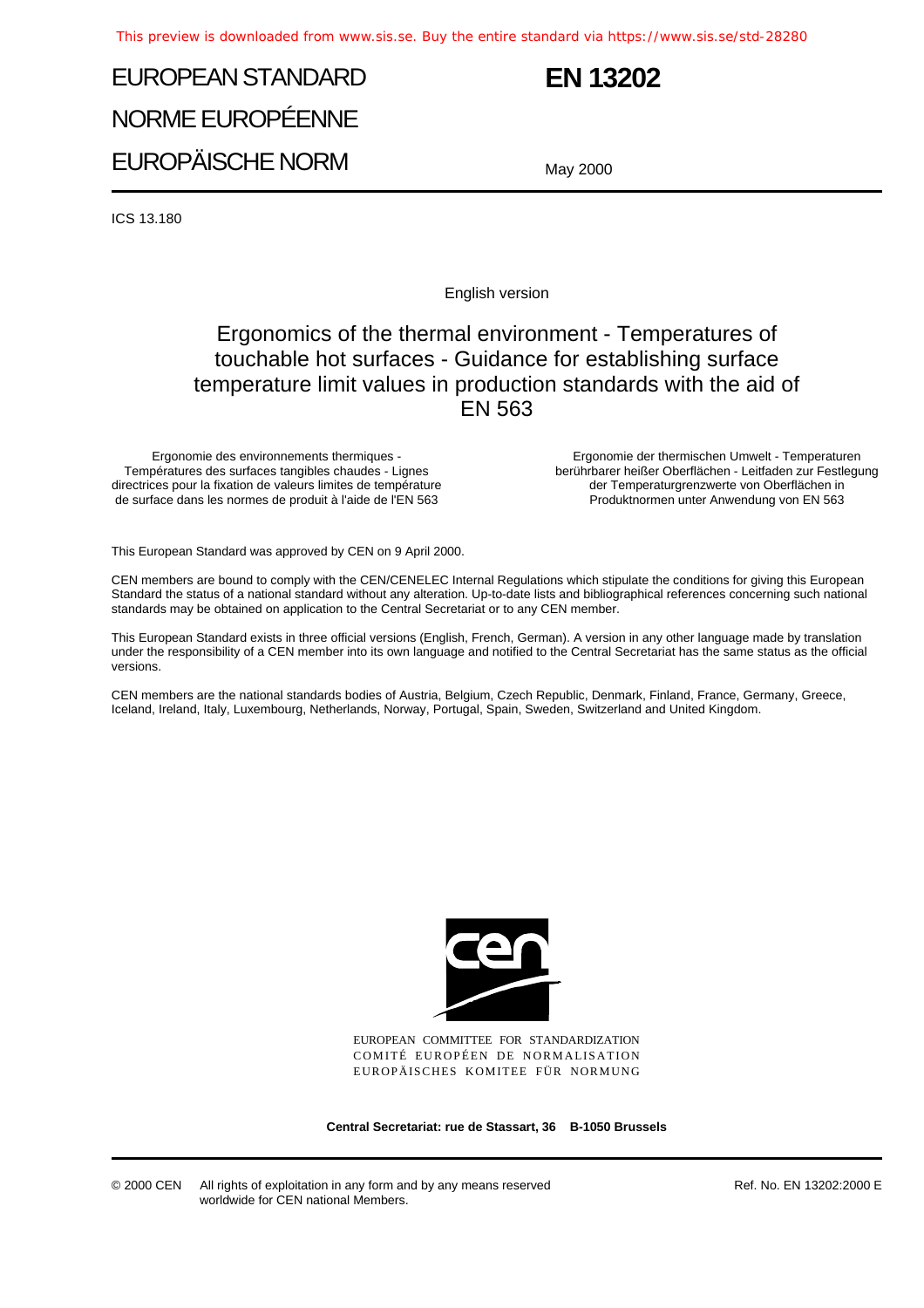Page 2 EN 13202:2000

### **Content**

|                                                                                 |                                                                             | Page |
|---------------------------------------------------------------------------------|-----------------------------------------------------------------------------|------|
| Foreword                                                                        |                                                                             | 3    |
| <b>Introduction</b>                                                             |                                                                             | 4    |
| 1                                                                               | <b>Scope</b>                                                                | 4    |
| $\boldsymbol{2}$                                                                | <b>Normative references</b>                                                 | 5    |
| 3                                                                               | <b>Terms and definitions</b>                                                | 5    |
| 4                                                                               | Assessment of the risk of burning                                           | 6    |
|                                                                                 | 4.1 Procedure                                                               | 6    |
|                                                                                 | 4.2 Identification of touchable hot surfaces                                | 6    |
|                                                                                 | 4.3 Task analysis                                                           | 6    |
|                                                                                 | 4.4 Measurement of the surface temperatures                                 | 6    |
|                                                                                 | 4.5 Choice of applicable burn threshold                                     | 6    |
|                                                                                 | 4.6 Comparison and conclusion                                               | 7    |
|                                                                                 | 4.7 Result of the risk assessment                                           | 7    |
| 5                                                                               | <b>Application of protective measures</b>                                   | 7    |
| 6                                                                               | Need for establishing surface temperature limit values and selection method | 8    |
|                                                                                 | 6.1 Procedure                                                               | 8    |
|                                                                                 | 6.2 Determination of the risk of burning                                    | 8    |
|                                                                                 | 6.3 Choice of appropriate protective measures                               | 8    |
|                                                                                 | 6.4 Introducing surface temperature limit values into standards             | 8    |
| 7                                                                               | <b>Burn thresholds</b>                                                      | 8    |
|                                                                                 | 7.1 General                                                                 | 8    |
|                                                                                 | 7.2 Determination of the contact period                                     | 8    |
|                                                                                 | 7.3 Selection of the burn threshold                                         | 9    |
|                                                                                 | 7.4 Texture of the surface                                                  | 9    |
|                                                                                 | 8 Selection of appropriate surface temperature limit values                 | 10   |
|                                                                                 | 8.1 General                                                                 | 10   |
|                                                                                 | 8.2 Collection of information                                               | 10   |
|                                                                                 | 8.3 Determination of the burn threshold                                     | 10   |
|                                                                                 | 8.4 Limit values for contact periods of 1 min and longer                    | 10   |
|                                                                                 | 8.5 Limit values for contact periods between 0,5 s and 1 min                | 10   |
| Annex A (normative) Amendment of table B.1 of EN 563:1994                       |                                                                             | 12   |
| Annex B (normative) Additional burn threshold values for very short contacts    |                                                                             | 13   |
| Annex C (informative) Example for establishing surface temperature limit values |                                                                             | 14   |
| Annex D (informative) Flow charts for the application of the standard           |                                                                             | 20   |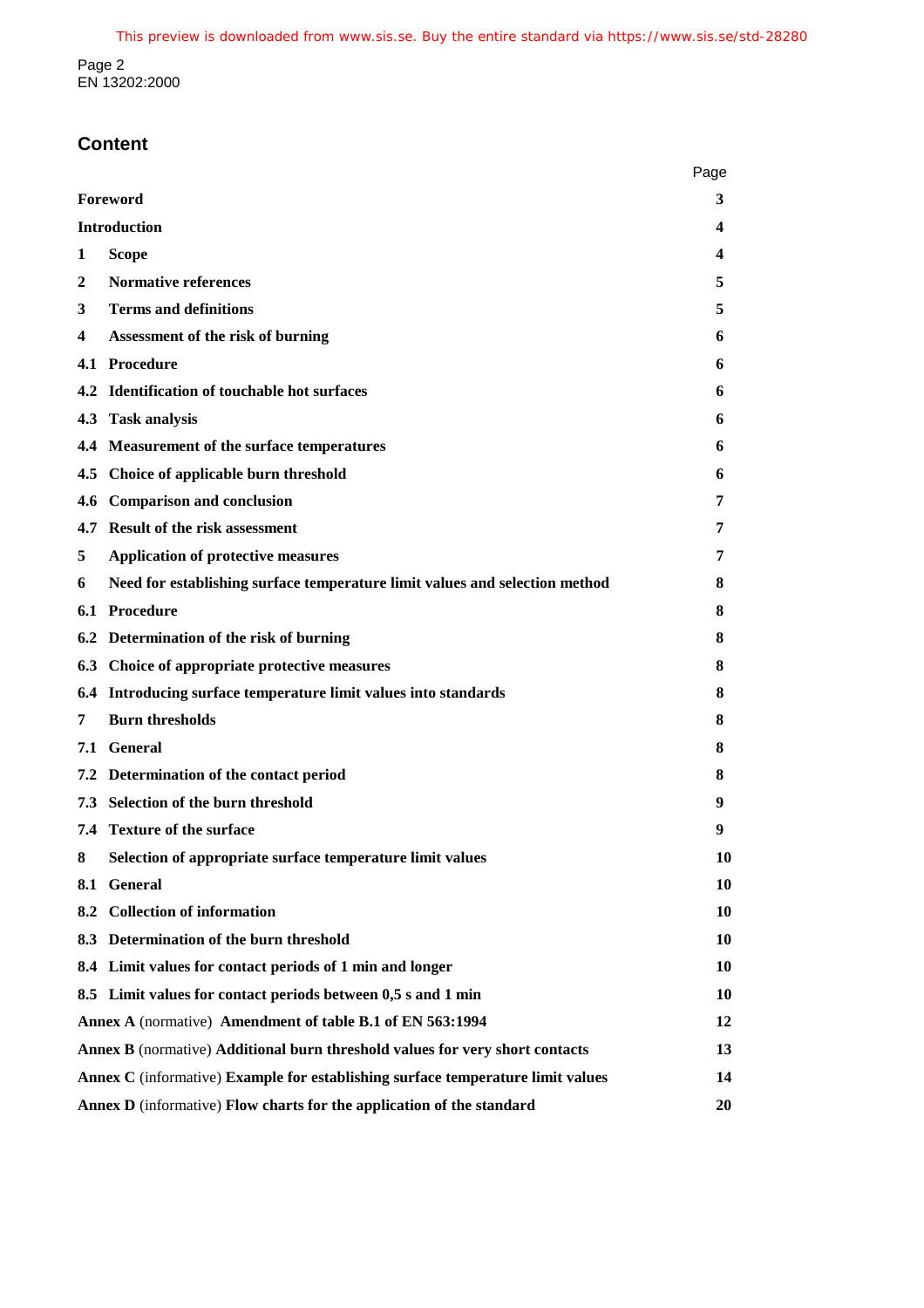### **Foreword**

This European Standard has been prepared by Technical Committee CEN/TC 122 "Ergonomics", the secretariat of which is held by DIN.

This European Standard shall be given the status of a national standard, either by publication of an identical text or by endorsement, at the latest by November 2000, and conflicting national standards shall be withdrawn at the latest by November 2000.

According to the CEN/CENELEC Internal Regulations, the national standards organizations of the following countries are bound to implement this European Standard: Austria, Belgium, Czech Republic, Denmark, Finland, France, Germany, Greece, Iceland, Ireland, Italy, Luxembourg, Netherlands, Norway, Portugal, Spain, Sweden, Switzerland and the United Kingdom.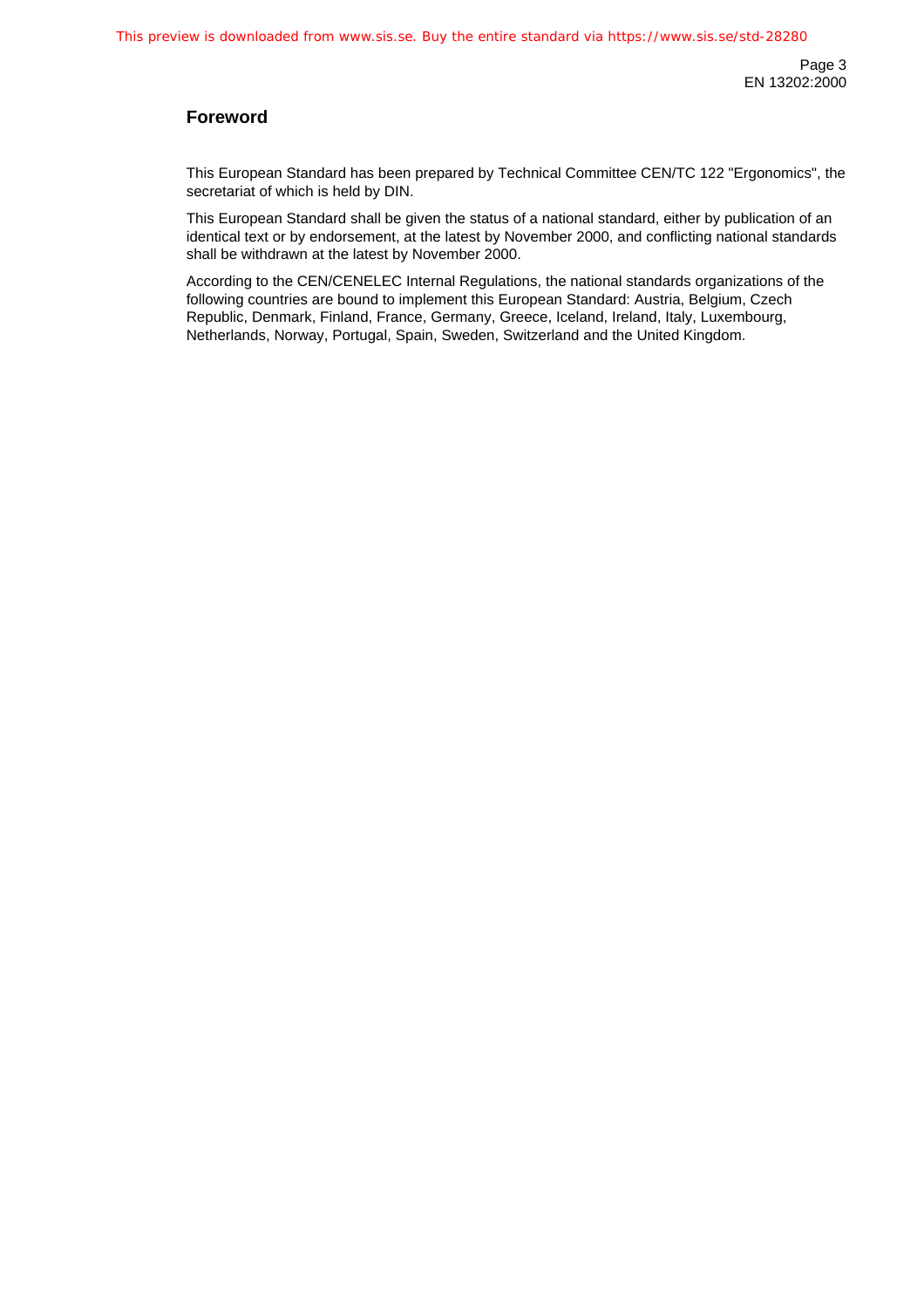Page 4 EN 13202:2000

#### **Introduction**

Products with built-in engines or other heat-sources often show hot surfaces. If such a surface is touched by the unprotected skin, burning of the skin may occur. To avoid skin burning protective measures should be applied, especially in cases, when the user of the product is not aware of the risk of burning. So it is essential to assess the risk of burning when using a product with a built-in heat source and to apply protective measures if necessary.

The assessment of a risk of burning and the application of protective measures hold as well for existing products as for products which will be produced in future. For a lot of products with built-in heat-sources European standards have been prepared, are under preparation or will be prepared in future. It is reasonable to include safety requirements in these standards concerning the assessment of a burning risk and the application of protective measures.

This standard will help users of existing products to assess the burning risk and to select appropriate protective measures. It will also serve standardisation committees to include safety aspects concerning hot surfaces in standards. Surface temperature limit values are already specified in a lot of existing standards. But often the specified values differ from each other, sometimes where the applications of the products are similar. From a scientific point of view there is no reason to specify different surface temperature limit values for the same surfaces and similar application of products. The surface temperature above which burning occurs when a hot surface is touched does not depend on the type of product. It depends mainly on the material and the texture of the surface and on the period of contact with the hot surface (see Introduction of EN 563:1994). So it is desirable to harmonise surface temperature limit values in all product standards. It can be done with the aid of this standard by using EN 563. In EN 563 burn thresholds are specified when a hot surface is touched. The specified values are based on scientific research and are valid for surfaces of all kinds of products, even though the scope of EN 563:1994 is limited to machinery.

It is not the intention of this document to obligatory specify surface temperature limit values for all standards. The technical committees and working groups preparing product standards know the specific use of a product. On this background they should decide if protective measures against burning should be specified in a product standard and if so which are appropriate. One of several possible protective measures is the limitation of the surface temperature. This document aims to guide technical committees and working groups to recognise burning risks and to establish appropriate temperature limit values if it is necessary and possible to specify such limit values.

This document also aims at providing information which is not contained in EN 563. In EN 563 no burn thresholds are specified for contact periods below 1. The texture of the surface is not described in detail in EN 563 but more in a general way. Burn thresholds in EN 563 are specified for healthy adults only and not for other people like children, elder or physically disabled people. This document does not change EN 563. But it will provide useful additional information in order to assess the risk of burning and to set surface temperature limit values in a wider field of application.

The nature of the additional information given in this document is different from the information given in EN 563. The information given in EN 563 is based on scientific research. The additional information provided by this document is based on mathematical calculation and reasonable conclusion. So e.g. the burn thresholds for a contact period of 0,5 s are calculated by extrapolation of the burn threshold curves of EN 563.

### **1 Scope**

This standard specifies methods for the assessment of the risk of burning when a hot surface is touched by unprotected skin.

This document also describes how surface temperature limit values can be established in product standards with the aid of EN 563.

The guidance is for establishing temperature limit values in all fields, where surface temperature limit values are required. Its field of application is not restricted to the safety of machinery. It is applicable for all kinds of products where hot surfaces cause a risk of burning. It applies as well for electrically powered products as for all other products.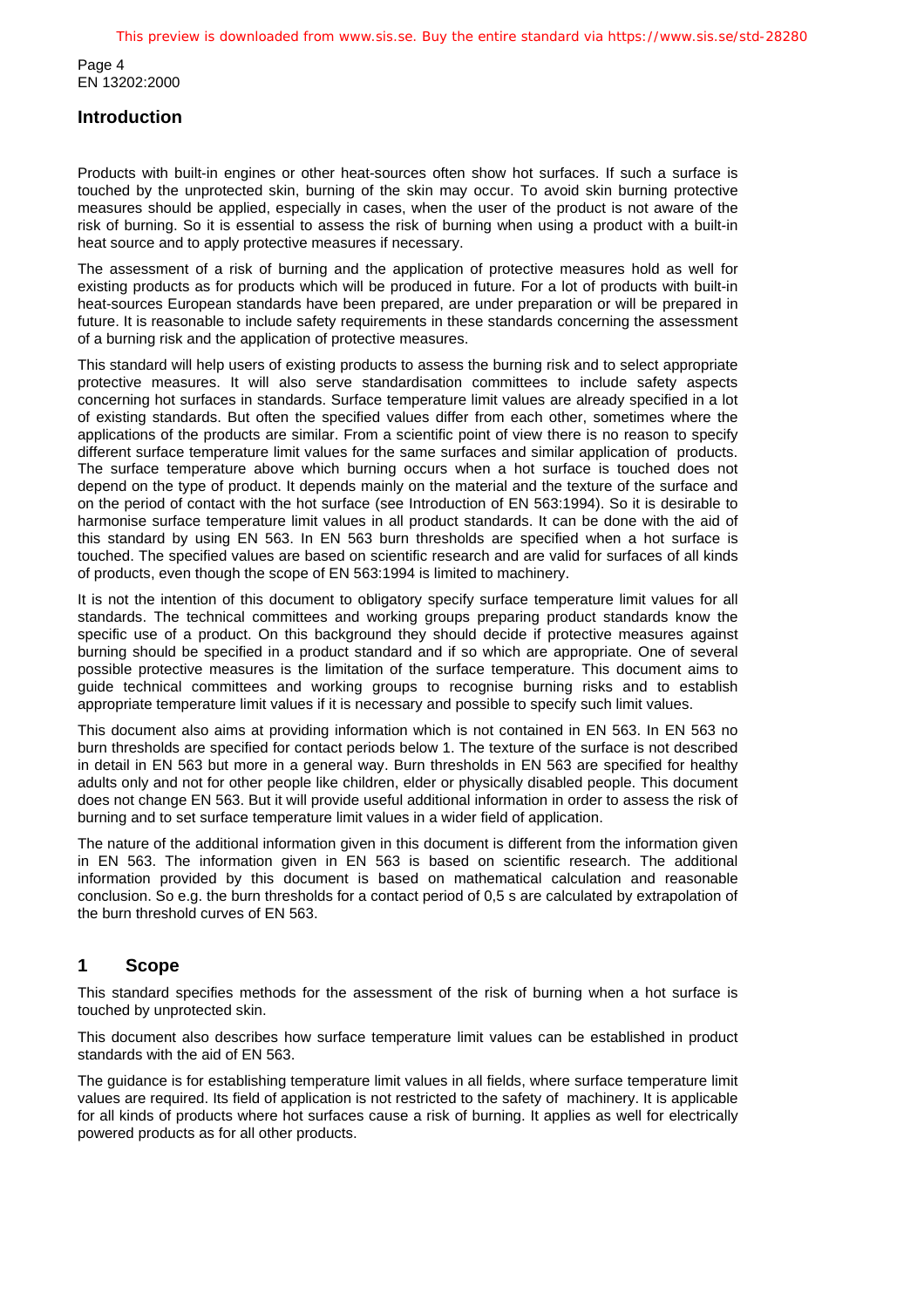This document applies to hot surfaces of products which may be touched by healthy adults, children, elderly and physically disabled people. It also applies to products used in any environment, e.g. workplaces, the home etc..

This document does not set surface temperature limit values. It provides guidance to Technical Committees to carry out assessments of the risk of burning and to establish appropriate surface temperature limit values if necessary. It also provides hints about the necessity and the possibility of the establishment of limit values.

It is the responsibility of Technical Committees which prepare standards for products to assess if the setting of surface temperature limit values is necessary and to set those limit values if need be.

This document also provides the possibility of harmonising surface temperature limit values in standards for all kind of products. For different products with the same risk of burning it is reasonable to establish identical limit values.

This document also provides additional information which is not contained in EN 563. This includes burn thresholds for contact periods below 1 s, burn thresholds for different textures of material and the assessment of burning risks for people other than healthy adults.

This document does not deal with the problem of feeling pain when a hot surface is touched.

NOTE: If protection against pain is necessary reference is made to other appropriate sources, see Annex A in EN 563:1994.

The following limitations in the scope of EN 563:1994 also apply to this document:

- thermal capacity
- maximum area of the skin when in contact with a hot surface
- contact which could result in burns of vital areas of the face
- healthy skin.

### **2 Normative references**

This European Standard incorporates by dated and undated reference, provisions from other publications. These normative references are cited at the appropriate places in the text and the publications are listed hereafter. For dated references, subsequent amendments to or revisions of any of these publications apply to this European Standard only when incorporated in it by amendment or revision. For undated references the latest edition of the publication referred to applies (including amendments).

#### EN 563:1994

Safety of machinery - Temperatures of touchable surfaces - Ergonomics data to establish temperature limit values for hot surfaces

#### EN 71-1

Safety of toys - Part 1: Mechanical and physical properties

#### EN 1050

Safety of machinery - Principles for risk assessment

#### IEC 61032

Testing equipment and testing methods - Test probes to verify protection by enclosures

### **3 Terms and definitions**

For the purposes of this European Standard the terms and definitions of EN 563 apply as well as the following: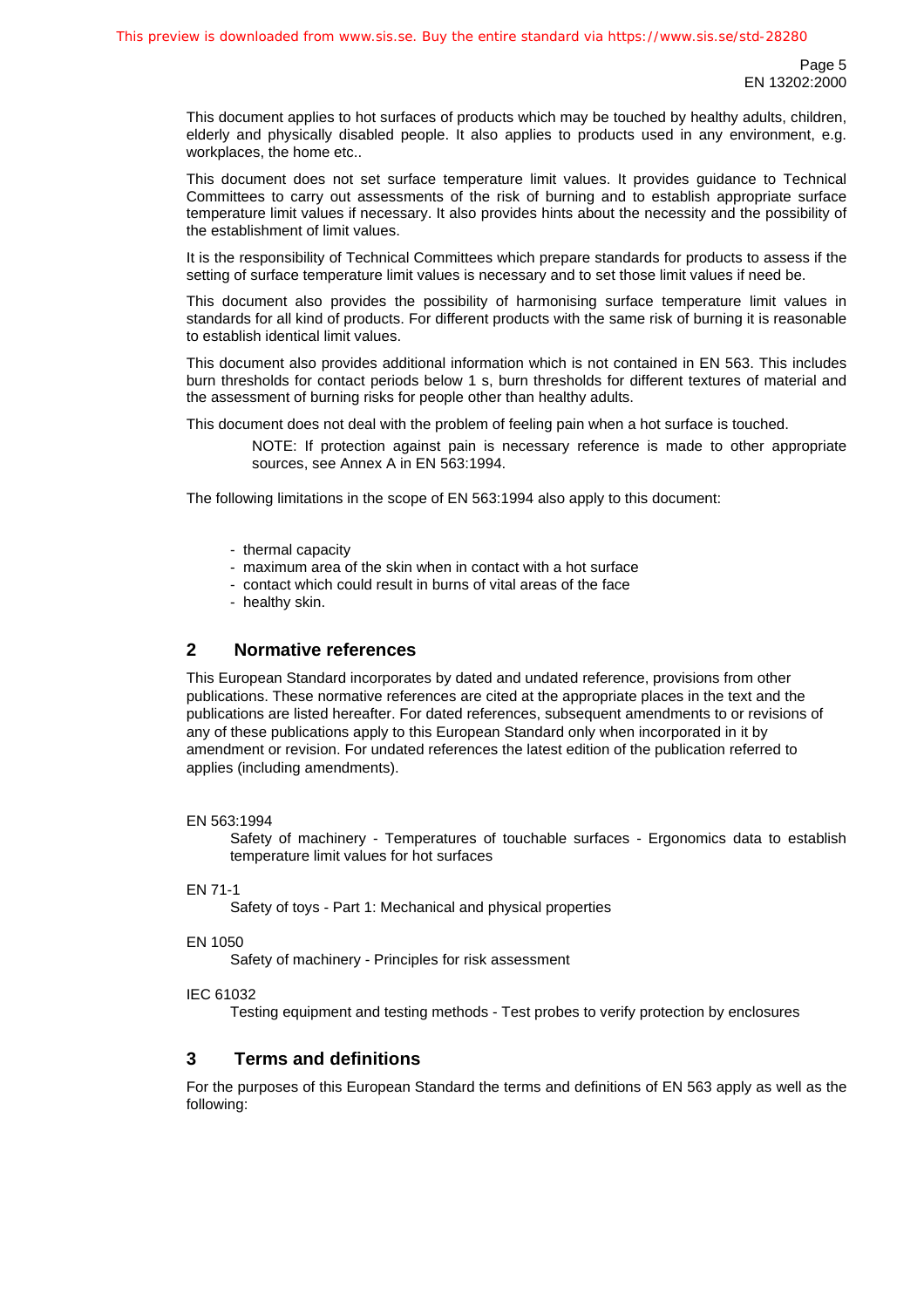This preview is downloaded from www.sis.se. Buy the entire standard via https://www.sis.se/std-28280

Page 6 EN 13202:2000

### **3.1**

### **touchable surface**

a surface of a product which can be touched by a person's skin.

### **4 Assessment of the risk of burning**

### **4.1 Procedure**

To assess the risk of burning by products with hot surfaces the steps described in 4.2 to 4.7 shall be carried out.

### **4.2 Identification of touchable hot surfaces**

All necessary information concerning the touchable hot surfaces of the **product** shall be gathered. This to include the products attributes:

- accessibility (touchability) of the surfaces
- rough estimation of surfaces temperatures (hot, moderate, cold)
- material and texture of the surfaces
- all operating conditions of the product including the worst case.

NOTE: If more specific information is needed to determine the accessibility of the surface of a product, reference is made to other appropriate standards like: IEC 61032, EN 71-1, etc..

### **4.3 Task analysis**

All necessary information concerning the **use** of the product shall be collected. By analysis or observation describe the activities and tasks involved in using the product. Particular attention shall be paid to possible intentional and unintentional contact with hot surfaces and to which persons (users of the product and others) it may occur. The likely nature of the contact (probability and contact period) shall also be identified. From the task analysis the following information is obtained:

- surfaces which are or may be touched
- intentional or unintentional touching
- probability of unintentional touching
- frequency of intentional touching
- duration of contact with surfaces
- persons who contact or may contact surfaces (users and non-users)
- range of operation of the product.

### **4.4 Measurement of the surface temperatures**

The surface temperatures shall be measured on that part or those parts of the product where contact of the skin with the surface can occur.

The measurement shall be carried out under the normal operating conditions of the product. The extreme end of the range of the normal operating conditions shall be included so as to provide maximum surface temperatures.

The measurement shall be carried out in accordance with 5.2 of EN 563:1994.

### **4.5 Choice of applicable burn threshold**

Determine from the identification of the hot surfaces, see 4.2, and from the task analysis, see 4.3, all necessary factors for the choice of the applicable burn threshold:

- surface material
- surface texture
- contact period.

Then select from 4.2 of EN 563:1994 the applicable burn threshold. Details of the selection of the applicable burn threshold are specified in clause 7 of this standard.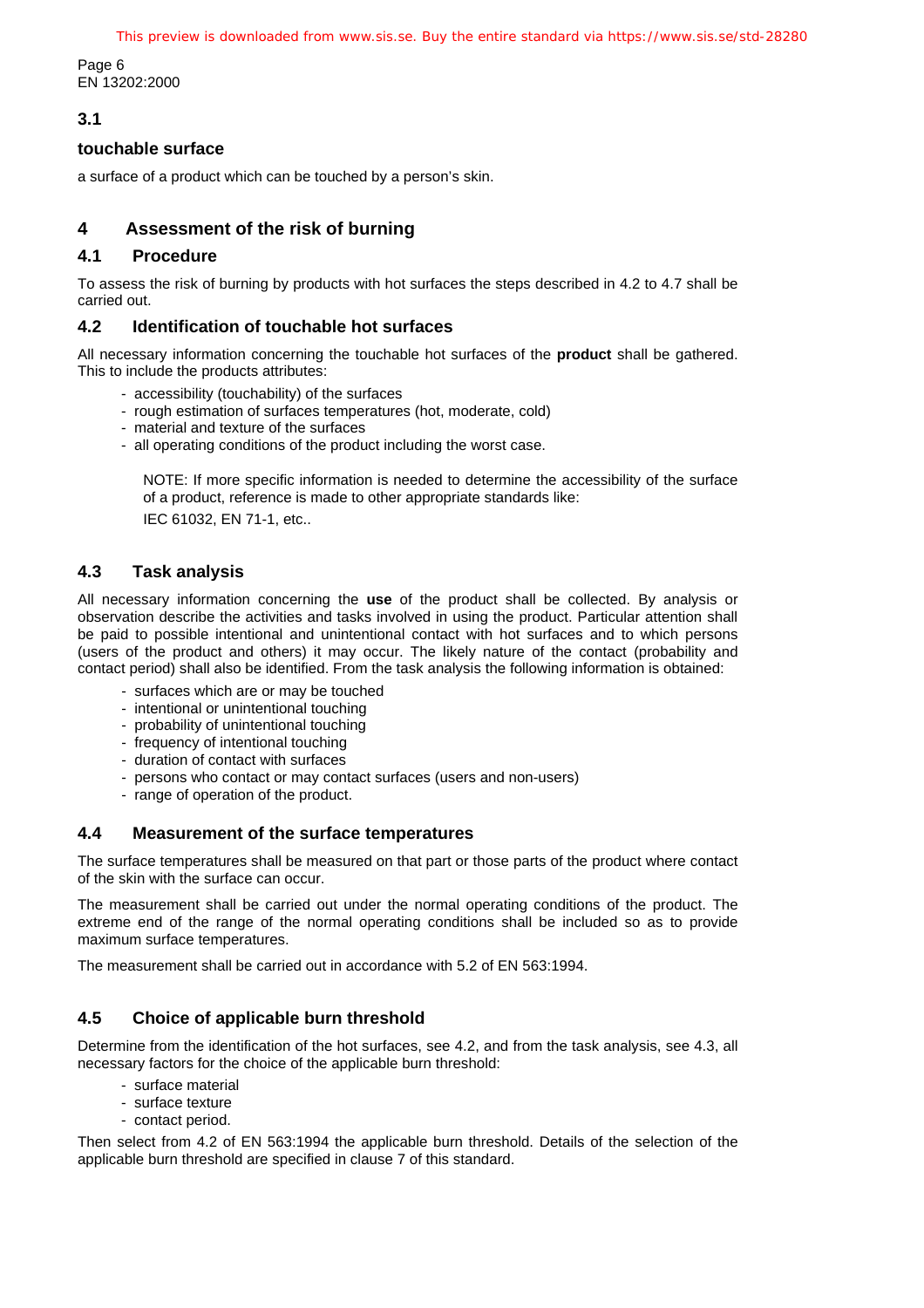Page 7 EN 13202:2000

### **4.6 Comparison and conclusion**

Compare the measured surface temperatures with the applicable burn thresholds. The conclusions are:

- If the surface temperature is above the burn threshold, cutaneous injury upon contact with the hot surface is to be expected.
- If the temperature lies below the burn threshold, the skin will not normally suffer injury.
- If the measured surface temperature lies inside the burn threshold spreads of figures 2 to 6 of EN 563:1994 or inside the burn threshold spreads of tables B.1 and B.2 of this document cutaneous injury may or may not occur. This corresponds to the remaining uncertainty of the burn threshold specification.

Repeat the comparison for all touchable hot surfaces of the product.

#### **4.7 Result of the risk assessment**

Estimate from task analysis, see 4.3, the probability of touching a part of the surface of the product which has a temperature higher the burn threshold.

Assess the risk of burning for those parts of the product with surface temperatures higher than the burn thresholds. Hints for the risk assessment are given in 6.2 of EN 563:1994 and in EN 1050.

As result the risk of burning is determined in terms of:

- exceeding or falling short of the burn threshold for all parts of the surface of the product
- probability of contact
- duration of contact
- degree of possible injuries of the people involved.

### **5 Application of protective measures**

If the risk assessment shows that there is a risk of burning it has to be decided whether protective measures are necessary and if so which protective measures are appropriate. In order to reduce or to eliminate burning risks protective measures can be applied to existing products and can also be specified in standards for products which are to be produced in future. In general engineering, organisational and personal protective measures can be applied. If it is necessary to apply protective measures at all and if so which specific measures are appropriate depends on the context in which a product will be used. It is out of the scope of this document to specify protective measures. It is the task of manufacturers and also of standardisation groups to decide upon appropriate protective measures regarding the intended use of a product. In 6.2 of EN 563:1994 a guidance is given to estimate the necessity of the application of protective measures. Annex C of EN 563:1994 contains examples for suitable protective measures and their priority.

**One** of several possible protective measures is the reduction of the surface temperature below the burn threshold. To achieve this surface temperature limit values can be established at or below the burn threshold in a product standard. It is then the task of the manufacturer of the product to apply technical solutions in order to comply with the established limit values.

Reduction of surface temperatures and establishing of limit values is applicable only for those parts of a product which are not deliberately heated as an integral part of the functioning of the product. In cases where surfaces of the product have to be hot and accessible to carry out the intended operation of the product other appropriate protective measures have to be applied (e.g.: Operating surfaces of an electrical hob, of a product, etc.).

NOTE: Even if it is not possible to reduce the surface temperature below the burn threshold it may be reasonable to limit the surface temperature to a higher level. Reasons for that may be to reduce the burning risk even if it can not be avoided totally. There may also be technical reasons to limit the temperature e.g. to prevent the destruction of the product by too high temperatures.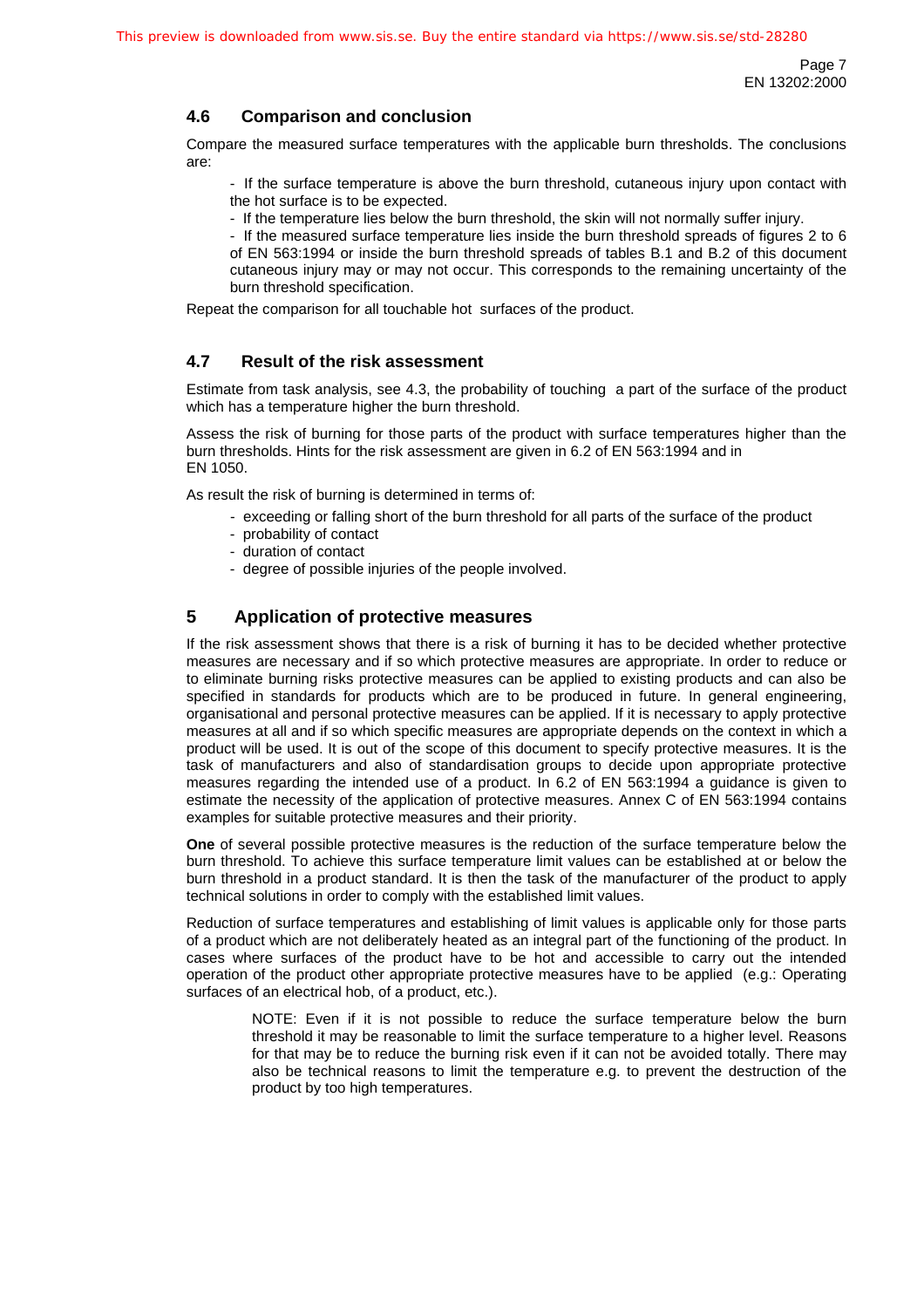Page 8 EN 13202:2000

### **6 Need for establishing surface temperature limit values and selection method**

### **6.1 Procedure**

If a standardisation group has to decide whether surface temperature limit values in a product standard are needed and which are appropriate the steps described in 6.2 to 6.4 shall be carried out. The procedure can also be used by manufacturers who want to limit a products surface temperature in order to avoid a risk of burning.

NOTE: A flow chart in Annex D is given for application of this process.

#### **6.2 Determination of the risk of burning**

First of all a determination of the risk of burning shall be carried out. The aim of the risk assessment is the identification of a possible burning risk in connection with the use of the product for which a standard is to be prepared.

The determination of the risk of burning can be done in accordance with clause 4 using samples of the product for which the standard is to be prepared. Alternatively the experts of the standardisation group have to decide on the background of a task analysis and on their experience, if the product may show touchable hot surfaces and if there is a risk of burning.

### **6.3 Choice of appropriate protective measures**

If the risk assessment shows that there is a risk of burning a decision has to be taken if it is necessary to apply protective measures and which are appropriate (see clause 5).

### **6.4 Introducing surface temperature limit values into standards**

If the standardisation group decides to introduce surface temperature limit values into the product standard the appropriate values can be taken from EN 563. Details of the method of selection of the appropriate surface temperature limit values are specified in clause 8 of this document.

### **7 Burn thresholds**

### **7.1 General**

To select the applicable burn threshold the procedure described in 5.3 of EN 563:1994 shall be carried out with the amendments and exceptions described in 7.2 to 7.4 of this document.

### **7.2 Determination of the contact period**

#### **7.2.1 General**

For the selection of appropriate contact periods see 5.3.2 and table B.1 of EN 563:1994 apply in general. In order to give standardisation groups more flexibility additional values for different situations are provided.

After the assessment whether a contact with a hot surface may occur unintentionally or intentionally, a distinction shall be made based upon who may come into contact with the hot surface:

- healthy adults
- children
- elderly people
- people with physical disabilities.